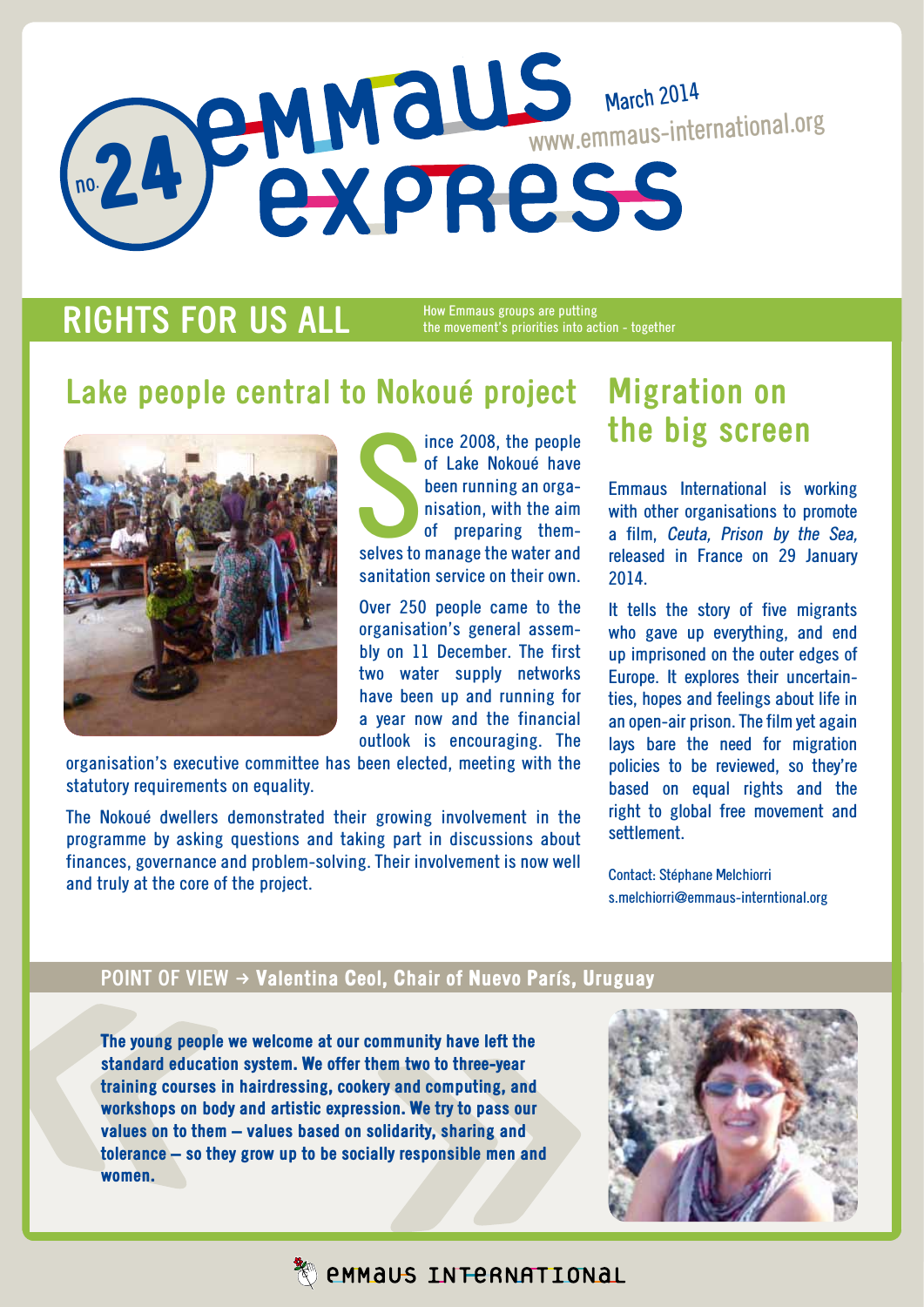## **02** / Emmaus Express **and SOLIDARITY**

# **Go for it!**

### Emmaus in Lampedusa

 $\rightarrow$  From 4 – 5 April, Emmaus groups in Italy are running an event, 'Lampedusa, city of Europe', alongside the Emmaus Europe board meeting. The idea behind it is to debate the issues of asylum and migration policy with representatives of Emmaus **International** 

The passport cover designed by Oliviero Toscani for the Organsiation for Universal Citizenship (OUC) is now available. For 2 euros, stand up for freedom of movement and support the OUC! To order a passport cover: contact@o-c-u.org

### Make a splash

 $\rightarrow$  Since 1993, 22nd March has marked "World Water Day". It gives groups a chance to campaign for access to water for the world's poorest people and reiterate that public, community-based management of water is possible, as illustrated by the Nokoué programme. Let's keep up the fight in 2014! Contact: Thomas Bodelet t.bodelet@emmaus-international.org

### International training to take off

 $\rightarrow$  From 16 – 22 June, a training course in Montreuil, France will bring together Emmaus activists from the four corners of the world. They'll be equipped to lead workshops in their regions on three themes: techniques for mobilising Emmaus groups, leading an organisation and how Emmaus International works.

Contact: Quentin Harada q.harada@emmaus-international.org



# **Appeal marked across the globe**

The four Emmaus regions have marked the 60th anniversary of Abbé Pierre's 1954 appeal to help the homeless. In France, supporters knocked down a cardboard "wall of poverty", whilst the UK communities put beds outdoors to encourage people to consider what it's like sleeping rough. In India, Tara Projects invited students, thinkers and NGOs over for a cup of "solidarity tea", to discuss Emmaus's philosophy. In Burkina Faso, Emmaus Solidarité Ouagadougou held a public debate about Abbé Pierre's legacy, whilst Emmaus Igualdade in Brazil discussed the significance the 1954 appeal has today.



## **Emmaus Björkå's appeal**

Scores of Palestinian refugees have been forced to flee to Lebanon because of the crisis in Syria. In response to their suffering, Emmaus Björkå in Sweden made an emergency appeal to the movement in 2013. As a result, 26 groups came forward to back the appeal.

The 23,500 euros raised has clothed and fed 820 people (including 770 children), provided medical treatment, helped put on summer activities for them and has encouraged "self-sufficiency and solidarity between individuals", says Louise Thorn from Emmaüs Björkå.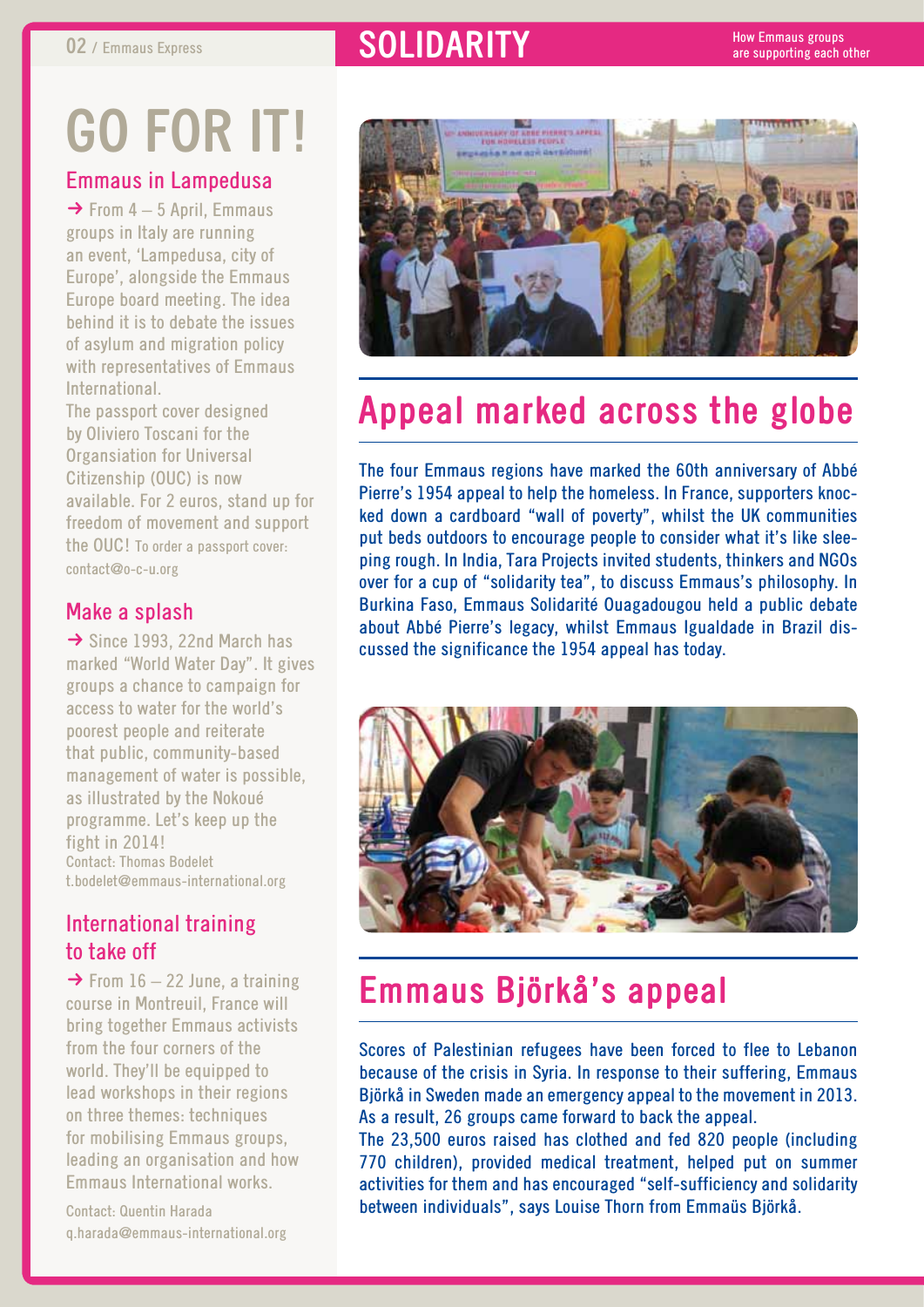## **SPOTLIGHT ON...** Emmaus Express / 03

# **Emmaus Oselya, Ukraine**



**Olesia Sanotska and Maryana Sokha were involved from the start at Emmaus Oselya, in Ukraine. They reveal the challenges they faced when setting up the group…** 

**I**<br>Ihe n 2001, we found out there was an Emmaus group in Poland. We supported the movement's ideas and wanted to develop the same activity in Ukraine", says Olesia, Community Leader. "When we started out, the Ukrainian government didn't recognise the existence of homelessness or poverty. There weren't any institutions working on those problems."

The group was set up in 2002. Maryana joined as student social worker. Despite the difficulties the organisation faced, there was a great deal of optimism. The idea of Emmaus was very innovative in post-Soviet Ukraine, but Oselya rose to the challenge. To support itself financially, the organisation collects clothing, furniture and second-hand goods in and around Lviv, a first for an organisation in Ukraine. Gradually, new solidarity projects are springing up: emergency shelters, homeless outreach initiatives, day centres, a street magazine, and a training and furniture repair workshop.

The next step is to further develop Emmaus in Ukraine. Olesia would like to share her experiences so the Emmaus values are embraced by other groups. "These values of solidarity, sharing and respect shouldn't only be shown by organisations that help people, but should spread to every sphere of life and relations between people", she says. Emmaus Oselya is proud to have hosted the Emmaus Europe board meeting in October 2013. It enabled the representatives of 15 countries to discover its dynamism, and boosted the group's feeling of belonging to a global movement, which it joined in 2010.

# **news in brief**

## $\rightarrow$  A book of secrets

Former General Secretary of Emmaus International, Jean-Marie Viennet, and René Poujol are signing a new book about Abbé Pierre. Jean-Marie Viennet was a confident of Abbé Pierre. Le secret spirituel de l'abbé Pierre (Abbé Pierre's spiritual secret) pulls together their ideas about what drove Abbé Pierre's action throughout his life: faith and prayer.

## $\rightarrow$  America regional board meeting

From 8 – 11 January, 8 national delegates, the regional executive committee, Emmaus America secretariat and 3 representatives of the Emmaus International secretariat met for the America region's board meeting in Montevideo, Uruguay. Discussions centred on the groups' involvement in the priority areas, possibilities for regional training and preparations for the 2016 world assembly.

### $\rightarrow$  Nokoué café

Emmaus Chambéry in France has opened a café in its shop to support the Nokoué programme in Benin. Manned by volunteers four afternoons a month, the bar offers inexpensive drinks and provides an opportunity to chat to customers and tell them about the programme while they help finance it.